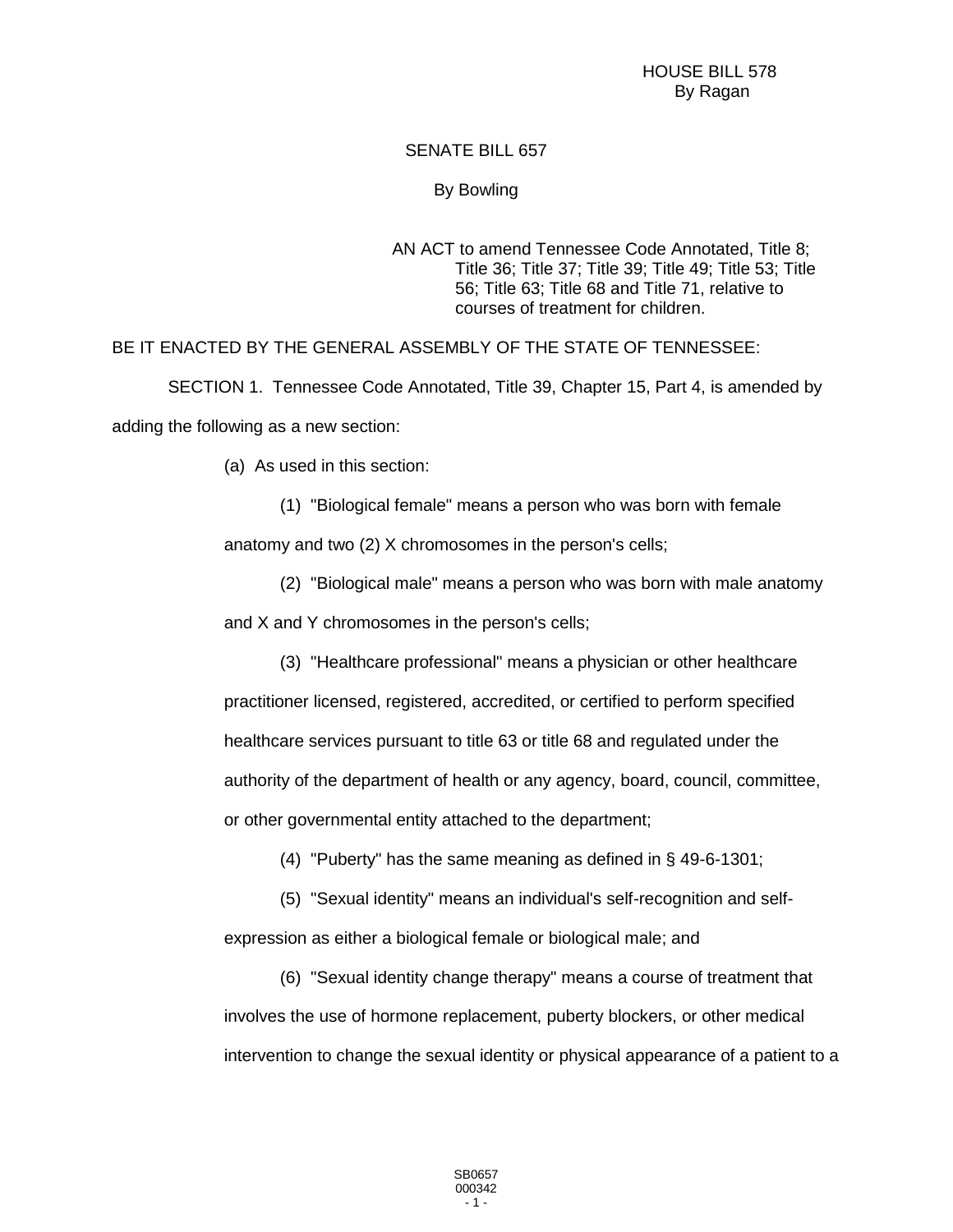sexual identity or physical appearance that does not correspond to the anatomy and chromosomal makeup with which the patient was born.

(b)

(1) A person shall not provide or facilitate the provision of sexual identity change therapy to a minor who has not yet entered puberty.

(2) A person shall not provide or facilitate the provision of sexual identity change therapy to a minor who has entered puberty unless both parents or the legal guardian of the minor provides a signed, written statement recommending physical sexual identity change therapy for the minor from:

(A) Two (2) or more physicians licensed under title 63, chapter 6 or 9; and

(B) At least one (1) physician licensed under title 63, chapter 6 or 9, who is board-certified in child and adolescent psychiatry, and who is not the same person as any physician whose written recommendation is used to satisfy subdivision (b)(2)(A).

(3) It is not a violation of this subsection (b) if the minor has:

(A) A confirmed diagnosis of an abnormal birth defect involving genitalia or gonads;

(B) Genetic anomalies involving X or Y chromosomes;

(C) Physical disease with life-threatening consequences absent such intervention; or

(D) An accident involving irreparable mutilation of genitalia.

(c)

(1) A violation of this section is punishable as a Class A misdemeanor pursuant to § 39-15-401 regardless of the minor's age.

- 2 - 000342